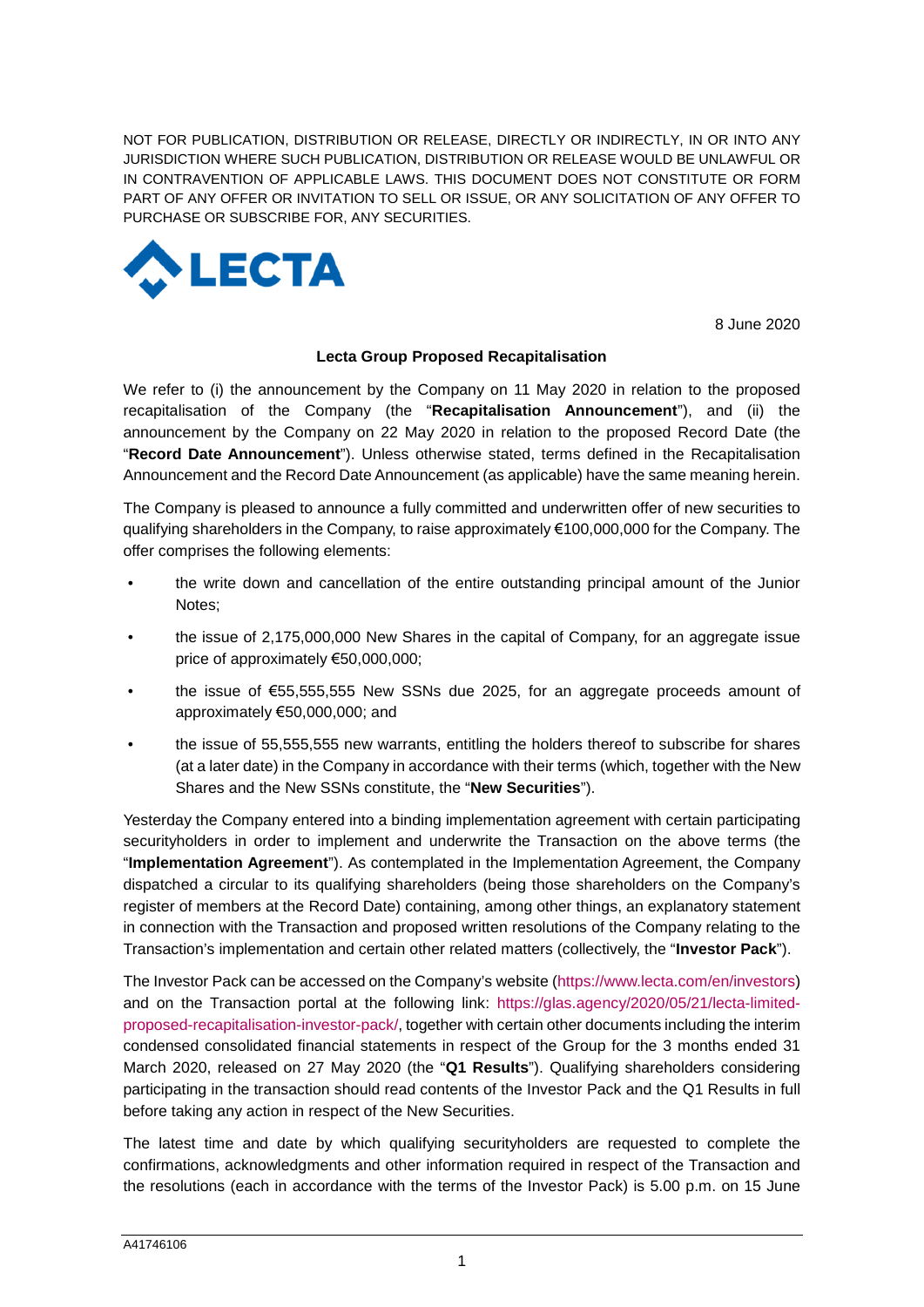2020. The Transaction is expected to become effective on 23 June 2020. All times and dates are indicative only and may be subject to change, in accordance with the terms and conditions of the **Transaction** 

All enquiries in relation to the Transaction should be addressed to GLAS Specialist Services Limited (the "**Information Agent**") via telephone on +44 20 3597 2940 or via e-mail to LM@glas.agency (marked for the attention of Trust & Escrow Services - Lecta). Please note that, for legal reasons, this helpline is only able to provide information contained in the Investor Pack and information relating to the Company's register of members and is unable to give advice on the merits of the Transaction or to provide financial, legal, tax or investment advice.

The new floating rate senior secured notes due 2025 (the "New SSNs") will be offered in a private placement only to (i) "qualified institutional buyers" as defined in Rule 144A under the U.S. Securities Act of 1933 (the "Securities Act") or (ii) institutional "accredited investors" as defined in Rule 501(a)(1), (2), (3) or (7) of Regulation D under the Securities Act, in each case in transactions that are exempt from, or are not subject to, the registration requirements under the Securities Act. The New SSNs being offered outside the United States are being offered in "offshore transactions" as defined in, and in reliance on Regulation S under the Securities Act. The New SSNs have not been registered under the Securities Act or the securities laws of any other jurisdiction and may not be offered or sold in the United States absent registration or unless pursuant to an applicable exemption from the registration requirements of the Securities Act and any other applicable securities laws. This announcement is for informational purposes only and does not constitute an offer to sell or the solicitation of an offer to buy the New SSNs, nor shall it constitute an offer, solicitation or sale in any jurisdiction in which, or to any person to whom, such offer, solicitation or sale would be unlawful.

The New SSNs are not intended to be offered, sold or otherwise made available to and should not be offered, sold or otherwise made available to any retail investor in the European Economic Area ("EEA"). For these purposes, a retail investor means a person who is one (or more) of: (i) a retail client as defined in point (11) of Article 4(1) of Directive 2014/65/EU (as amended, "MiFID II"); (ii) a customer within the meaning of Directive (EU) 2016/97 (the "Insurance Distribution Directive"), where that customer would not qualify as a professional client as defined in point (10) of Article 4(1) of MiFID II; or (iii) not a qualified investor as defined in Regulation (EU) 2017/1129 (the "**Prospectus Regulation**"). Consequently no key information document required by Regulation (EU) No 1286/2014 (as amended, the "**PRIIPs Regulation**") for offering or selling the New SSNs or otherwise making them available to retail investors in the EEA has been prepared and therefore offering or selling the new SSNs or otherwise making them available to any retail investor in the EEA may be unlawful under the PRIIPS Regulation.

This announcement does not constitute and shall not, in any circumstances, constitute a public offering nor an invitation to the public in connection with any offer within the meaning of the Prospectus Regulation. The offer and sale of the New SSNs will be made pursuant to an exemption under the Prospectus Regulation from the requirement to produce a prospectus for offers of securities.

In the United Kingdom, this announcement is being distributed to, and is directed at, only (a) persons who have professional experience in matters relating to investments who fall within the definition of "investment professionals" in Article 19(5) of the Financial Services and Markets Act 2000 (Financial Promotion) Order 2005, as amended (the "Order"); (b) high net worth companies, and other persons to whom it may otherwise lawfully be communicated, falling within Article 49(2)(a) to (d) of the Order; or (c) persons to whom an invitation or inducement to engage in an investment activity (within the meaning of Section 21 of the Financial Services and Markets Act 2000) in connection with the issue or sale of any securities may otherwise lawfully be communicated or caused to be communicated (all such persons together being referred to as "relevant persons"). The investments to which this announcement relates are available only to, and any invitation, offer or agreement to subscribe, purchase or otherwise acquire such investments will be available only to or will be engaged in only with, relevant persons. Any person who is not a relevant person should not act or rely on this announcement or any of its contents. Persons distributing this announcement must satisfy themselves that it is lawful to do so. The distribution of this announcement may be restricted by law. Persons into whose possession this announcement comes should inform themselves about and observe any such restrictions. Any failure to comply with these restrictions may constitute a violation of the securities laws of any such jurisdiction.

This announcement contains certain forward-looking statements with respect to certain of the Issuer's current expectations and projections about future events. These statements, which sometimes use words such as "intend," "proposed," "plan," "expect," and words of similar meaning, reflect management's beliefs and expectations and involve a number of risks, uncertainties and assumptions (including the completion of the transactions described in this announcement) that could cause actual results and performance to differ materially from any expected future results or performance expressed or implied by the forward-looking statement. Statements contained in this announcement regarding past trends or activities should not be